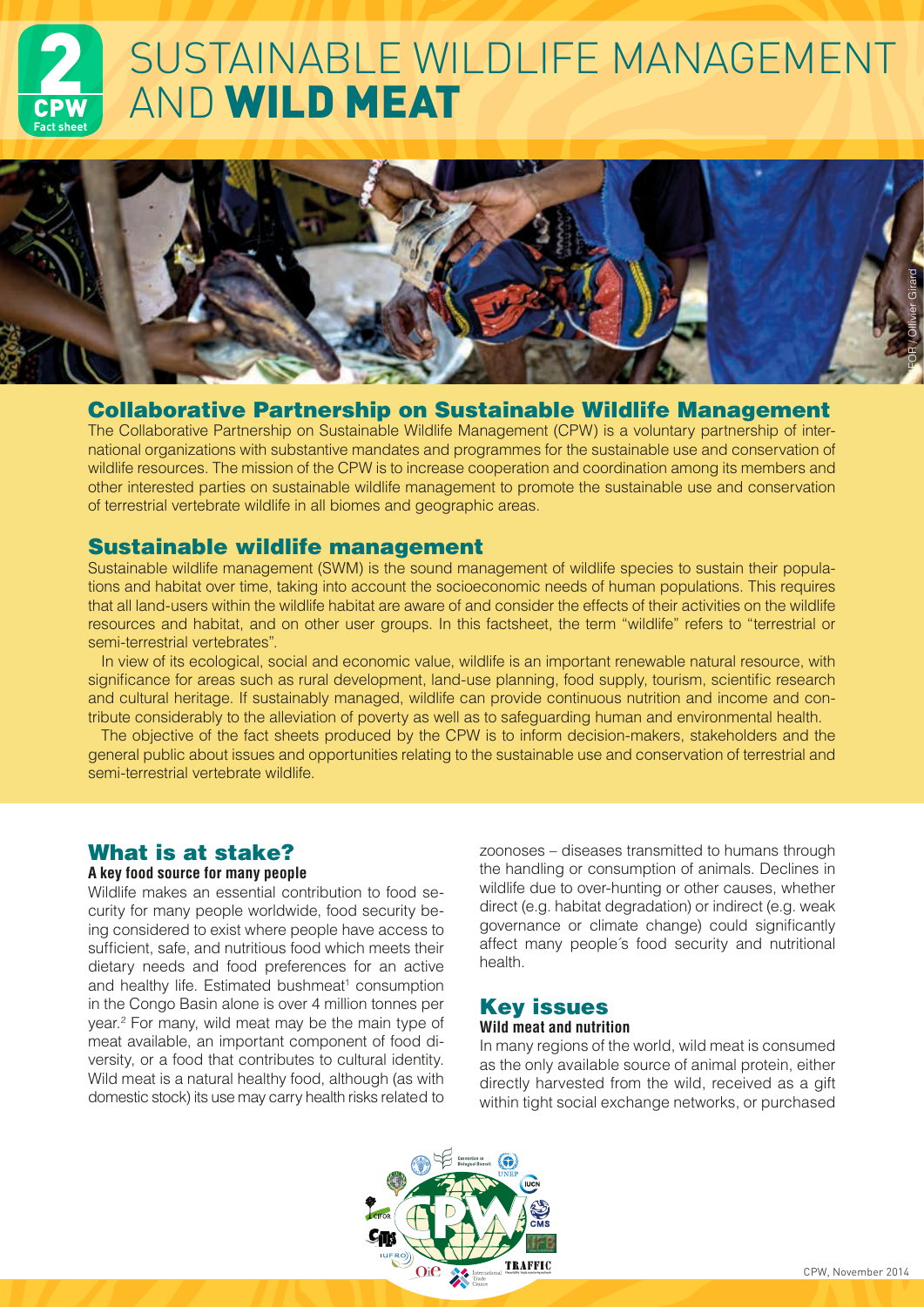

from the market. The majority of wild meat is obtained and consumed locally, but it also enters international trade, both legal and illegal, to supply overseas demand. In less developed regions, it plays an essential role in people's diets, especially where livestock husbandry and fishing are not feasible options or to complement livestock when unexpected production drops occur, such as during drought periods in savanna and desert areas. Worldwide, high wild meat consumption rates coincide with high poverty rates (as in Central Africa). In such contexts, wild meat is a crucial source of protein, fat, iron and other micronutrients. In other areas, wild meat is not necessarily a common item in people's diets, but contributes to dietary diversity. The choice to consume wild meat may be driven by taste preference, sociocultural identity or tradition, including use as a festival food or luxury product. Terrestrial vertebrates are also hunted and traded commercially for their use in the manufacture of medicines. In fact, there is often not a clear line between consumption of animal products for food or for their perceived medicinal or tonic effects.

#### **Zoonotic diseases**

Wild meat trade and consumption may lead to disease transmission via the hunters, middle market distributors and sellers, and consumers that come into contact with the animals or meat. The emergence of new infectious diseases, particularly zoonoses (derived from animals), is increasing. Because many animals typically consumed as wild meat are known to carry zoonotic pathogens, the use of wild meat may present a risk to human and animal health. A number of studies have described disease outbreaks related to game hunting and the consumption of wild meat. Although Ebola is one of the most widely known through the media, other zoonoses transmitted through the handling and consumption of wild meat, such as internal parasites, are more widespread and may kill silently. Zoonoses are not

specific to wild meat since many of them may also be transmitted by domestic sources of meat.

#### **Governance**

Current regulations and policies are usually centred around the pressures posed by the overexploitation of threatened animals for their wild meat and ignore the contribution of wild meat to food security. An increasing number of vertebrate species are being hunted to dangerously low levels as a result of increased commercial demand for meat and medicines, with many now in danger of extinction. This indiscrimination constitutes a bottleneck for the legal and sustainable use of wildlife. In many countries, wild meat trade is banned and hunting regulations are not adapted to ecological and social contexts. Due to weak natural resources governance in some places, these regulations, where they exist, are often not enforced. Instead, informal and traditional rules are applied, without formal recognition of the role of sustainable wildlife use. In some countries, institutions that manage hunting are well established, with a combination of private and public sector involvement. Wild meat trade is strictly regulated although efforts are being made to expand wild meat trade and consumption, which will require innovations in wild meat certification schemes.

#### **Sustainable harvesting of wild meat**

In many parts of the world, hunting has become unsustainable, due either to an increase in hunting pressure or to a decrease in wildlife related to a diversity of direct or indirect factors. Unsustainable hunting leads to the decline or extirpation of vulnerable species, which may in turn affect the ecosystem as a whole (e.g. decline in dispersers, depletion of top predators). On the other hand, controlled and sustainable hunting may help regulate populations and reduce competition among species, when animal populations of certain species become too high.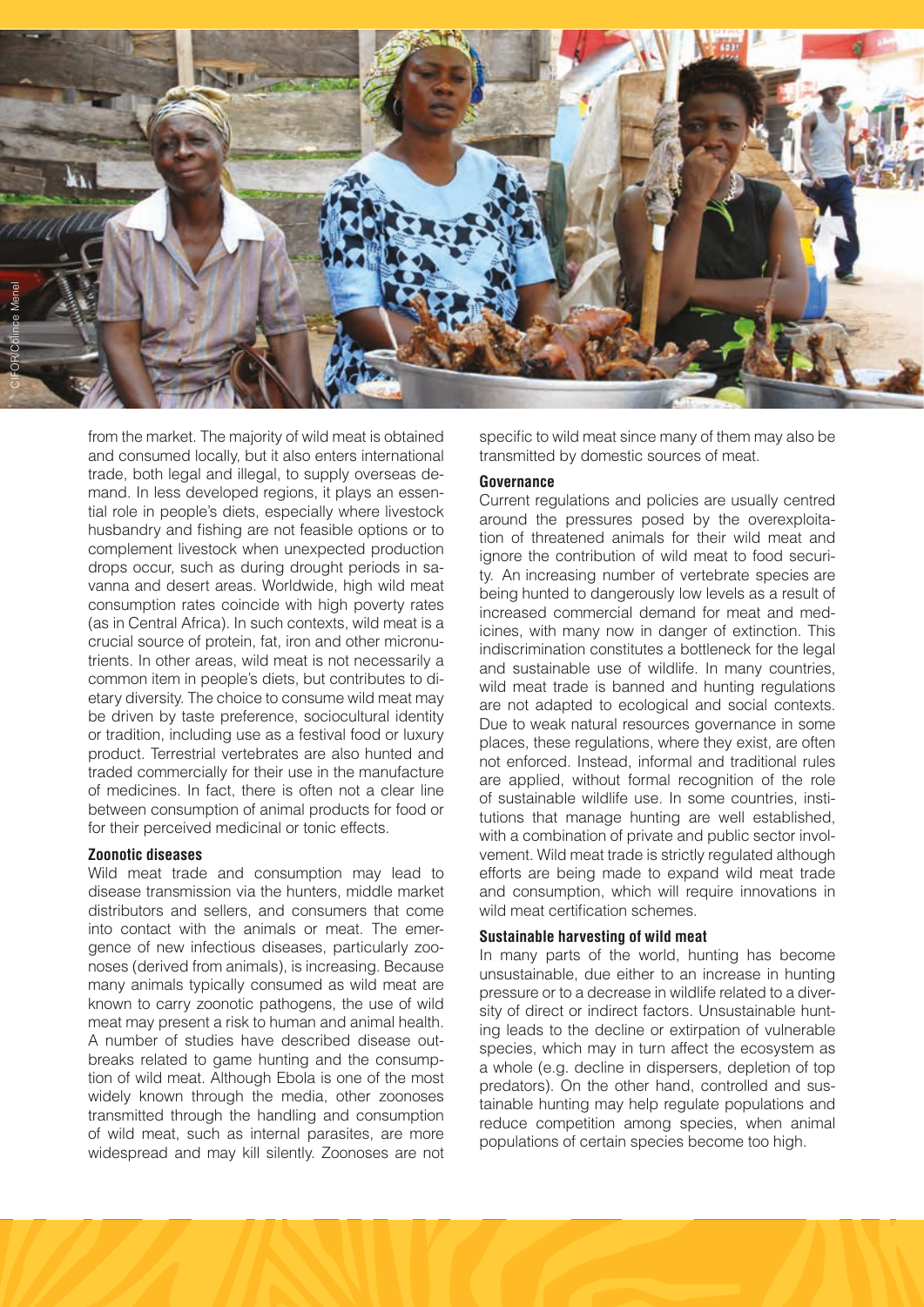### Experience and knowledge **Alternatives to unsustainable use of wildlife for food**

Because wildlife can play a crucial role in the diets and livelihoods of people, conservation and development managers and planners need to further investigate options to reduce harvest levels, other than blanket banning. Some of the most common approaches to dealing with the unsustainable use of bushmeat in tropical areas are based on short- to medium-term projects implemented with external funds. These generally consist of discouraging people from hunting (except for community wildlife management projects) and can be classified as follows: diversification of income sources, domesticated meat production, small-scale breeding with small indigenous species, game ranching, payments for ecosystem services and certification of wildlife-based or wildlife-friendly products. These efforts show that the most successful alternatives are those that ensure economic competition and nutritionally viable substitutes for wild meat, without increasing pressure on other natural resources, ecosystem processes, or locations. A careful anthropological approach is needed to understand the social and cultural meanings of different sources of meat and the likelihood of substitution according to gender, age, and ethnic background, before embarking on a program to support alternatives. The focus is to manage hunting in a sustainable way.

Also, while the alternatives mentioned above have a role to play, the best means of mitigating the unsustainable use of wild meat is probably to ensure that the wildlife populations remain at, or are allowed to recover to, levels where their use can be sustainable. This might involve stronger tenure and management rights, provision of technical expertise to support management, integration of traditional/indigenous knowledge with science, and management measures such as temporary bans, active wildlife population recovery interventions (e.g. restocking), and carefully managed regimes that focus on the removal of non-productive animals only (e.g. size, sex and age restrictions). Such interventions require the full support and cooperation of users. The participatory monitoring programme of moose (*Alces alces*) in Sweden, initiated in 1985, is a successful example of local involvement by hunters, who provide voluntary feedback which is then used to establish sustainable harvesting levels.<sup>3</sup>

### OPPORTUNITIES

### **Multifunctional, adaptive management**

There is an enormous opportunity for sustainable wildlife management to transform currently unsustainable (and often illegal) harvesting of wildlife for food into a well-managed, culturally and economically appropriate activity, which can buffer socioeconomic and ecological shocks and is based on

clear and enforceable rights (including the role and rights of indigenous peoples and local communities). Sustainable wildlife management is multifunctional and should cover the provision of food, recreation, economic revenues, population and disease control, land-use management and ecosystem conservation. There is a growing need to develop methodological and institutional innovations to manage wildlife for multiple purposes (including food security), using adaptive management processes and involving practitioners, governmental institutions and researchers.

### **Challenges**

### **Catering to local realities and needs**

The basic challenge is to maintain food security through management options that reduce the ecological and health risks associated with wild meat consumption without disrupting the multiple socioeconomic functions of wildlife management. A deeper understanding of the issues and a stronger political will at international (including regional), national and local levels is necessary to ensure that best practices are shared, and to actively promote policies that foster innovative initiatives that benefit both conservation and human well-being.

The possibility of sustainable use in a modern context remains absent from legislation in many countries, where some members of civil society, as well as government, fear that legislating wildlife management practices will lead to uncontrolled markets and the depletion or even extinction of vulnerable species. Existing command and control measures have to a large extent already failed, particularly where local realities and subsistence needs have not been taken into account. In the context of sustainable use strategies, legislation and law enforcement should support users' rights to manage and sustainably use their resources, and will be most effective where users are fully engaged in policy development and anti-poaching efforts, and benefit from sustainable wildlife management.